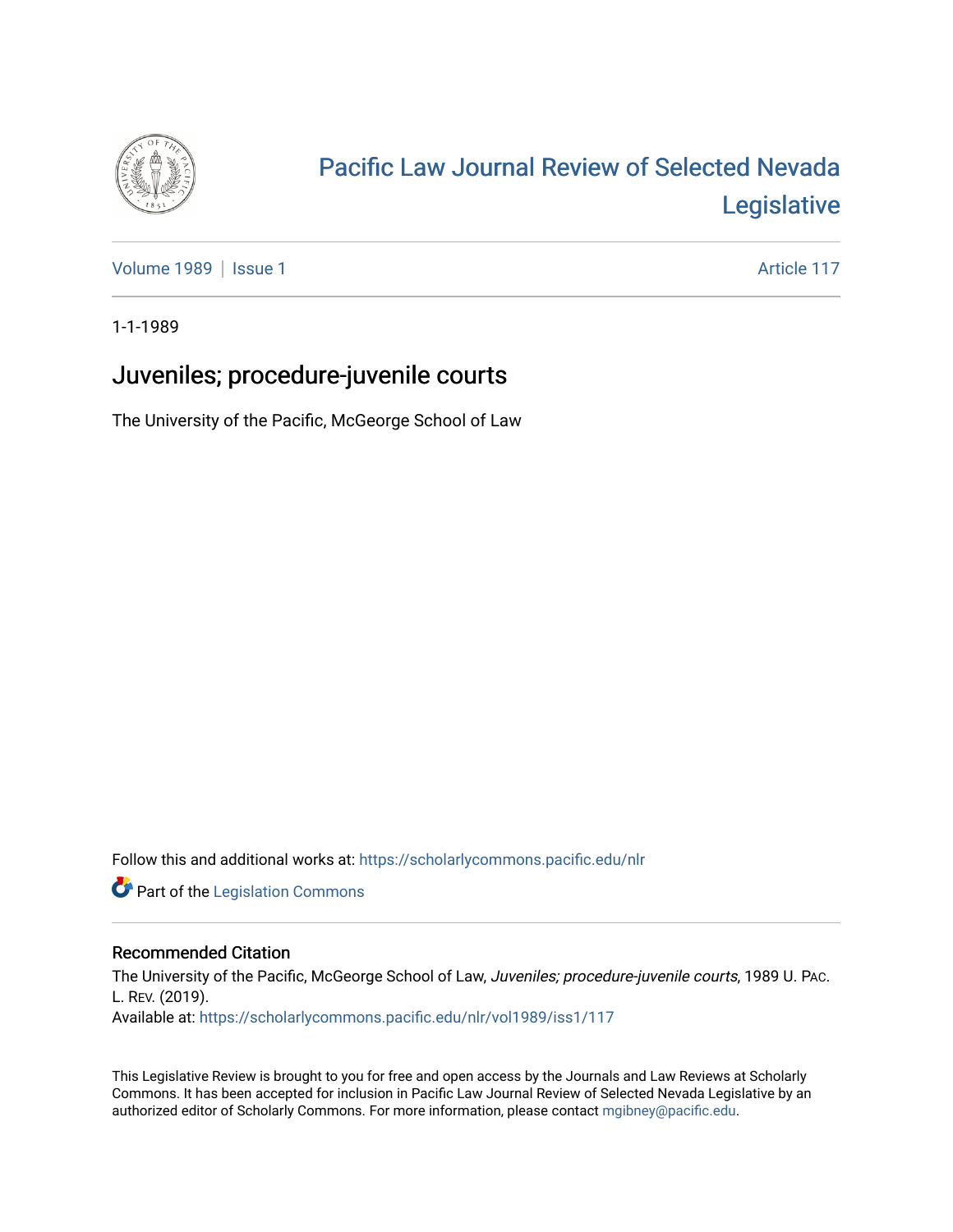## **Juveniles; procedure-juvenile courts**

NEV. REV. STAT. § 62. (new); §§ 62.090, 62.211, 62.271, 62.355 (amended). AB 112 (Humke); 1989 STAT. Ch. 99

Existing law allows judges to appoint masters to make findings of fact and recommendations in order to expedite iuvenile actions.<sup>1</sup> Chapter 99 provides that if a probation officer is appointed as a master in a juvenile action, the officer may only hear traffic offense proceedings.<sup>2</sup>

Prior law allowed the court to issue a variety of decrees and orders concerning any juvenile offender<sup>3</sup> before the court.<sup>4</sup> Under Chapter 99, in certain circumstances<sup>5</sup> the court is limited to referring the child to community counseling services without adjudication. 6 For other juvenile offenders, existing law allows a variety of punishments.<sup>7</sup> Additionally, under Chapter 99 the court may impose a fine<sup>8</sup> or place

2. 1989 Nev. Stat. ch. 99, sec. 2, at \_\_ (amending NEv. REV. STAT. § 62.090).

3. *See* NEv. REv. STAT. § 62.040 (1987) (definition of juvenile offenders). The juvenile courts have original jurisdiction over any child who has committed a delinquent act, is ir: need of supervision, or is in need of commitment to an institution for the mentally retarded. *!d.*  Additionally, juvenile courts in counties with a population of less than 250,000 have the right to hear juvenile traffic cases. *!d.* 

4. 1985 Nev. Stat. ch. 455 at 1396 (amending NEv. REv. STAT. § 62.211). *But see* Glenda Kay S., A Minor v. State, 103 Nev. 53, 54, 732 P.2d 1356, 1357 (1987) (citing A Minor v. Juvenile Division, 97 Nev. 281, 287, 630 P.2d 245, 249 (1981)) (confinement only proper when the child has been adjudicated to be a delinquent).

5. 1989 Nev. Stat. ch. 99, sec. 3, at  $\frac{1}{2}$  (amending NEV. REV. STAT. § 62.211) (applies when the child is not delinquent, has not previously been the subject of a complaint alleging delinquency, and is before the court for truancy, habitual disregard of a parent or guardian's commands, or for being a runaway). *See* NEv. REv. STAT. §§ 62.040 !(b) (1987) (amended by 1989 Nev. Stat ch. 765, sec. 6, at\_) (definition of a delinquent act); 62.128 (1987) (disposition of complaints of delinquent acts);  $62.0401(a)(1)$  (1987) (definition of truancy);  $62.0401(a)(2)$ (1987) (definition of habitual disregard); 62.040 l(a)(3) (1987) (definition of runaway).

6. 1989 Nev. Stat. ch. 99, sec. 3, at\_ (amending NEv. REv. STAT. § 62.211).

7. *See* NEv. REv. STAT. § 62.211 I (1988) (amended by 1989 Nev. Stat. ch. 99, sec. 3, at \_\_\_). The court's options include home supervision, commitment of the child to private or public institutions or agencies, requirement of psychiatric care, ordering the child's guardian to refrain from conduct which has caused the child to violate the law, ordering the child to work on public projects, and ordering the child to provide restitution to the victim of the child's crime. *Id.* 

8. 1989 Nev. Stat. ch. 99, sec. 3, at \_\_ (amending NEv. REV. STAT. § 62.211).

164 *Pacific Law Journal* 

l. NEv. REv. STAT. § 62.090 1 (1987) (amended by 1989 Nev. Stat. ch. 99, sec. 2, at \_ ) (masters must receive instruction at the National College of Juvenile and Family Law in Reno). *See* 1983 Nev. Stat. ch. 26, sec. 12, at 114 (amending NEv. REv. STAT.§ 62.090) (prior law allowed judges to excuse the master from receiving instruction); 1989 Nev. Stat. ch. 99, sec. 2, at \_\_ (amending NEV. REV. STAT. § 62.090) (judges may no longer excuse masters from instruction). *See also* Trent v. Clark County Juvenile Service, 88 Nev. 573, 577, 502 P.2d 385, 387 (1972) (the intent of NEV. REV. STAT. § 62.090 is to expedite juvenile proceedings).